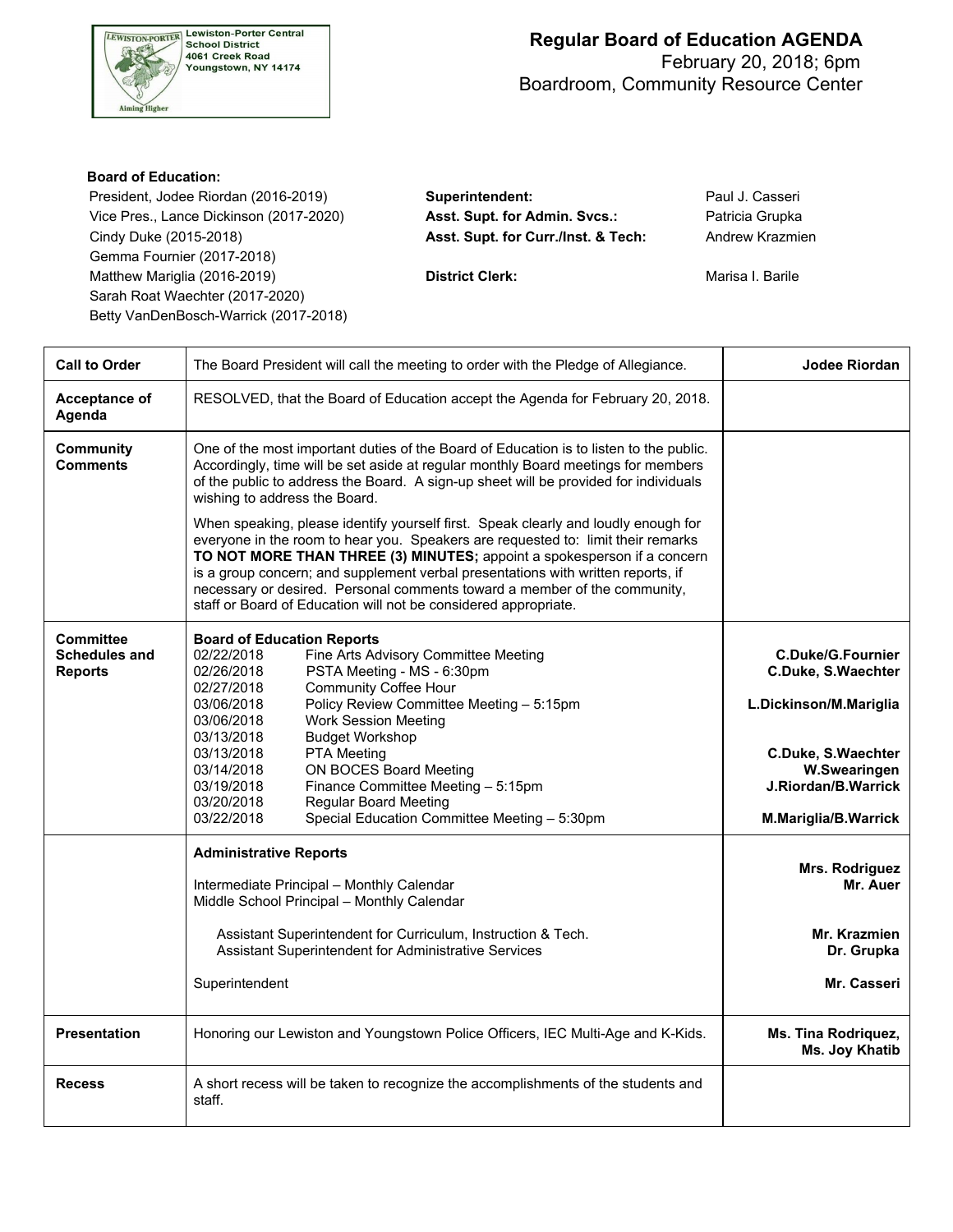EWISTON-PORTER Lewiston-Porter Central<br>School District<br>4061 Creek Road<br>Youngstown, NY 14174

Aiming Higher

# **Regular Board of Education AGENDA**

 February 20, 2018; 6pm Boardroom, Community Resource Center

| <b>DISTRICT OPERATIONS</b>                                                                                                                         |                                                                                                                                                                                                                                                                                                                                                                                                                                                                                                |                                                     |  |  |  |  |  |
|----------------------------------------------------------------------------------------------------------------------------------------------------|------------------------------------------------------------------------------------------------------------------------------------------------------------------------------------------------------------------------------------------------------------------------------------------------------------------------------------------------------------------------------------------------------------------------------------------------------------------------------------------------|-----------------------------------------------------|--|--|--|--|--|
| <b>Minutes</b>                                                                                                                                     | RESOLVED, that the Board of Education approve the Minutes from the January<br>16, 2018 Regular Board of Education meeting, as submitted by the District Clerk.                                                                                                                                                                                                                                                                                                                                 | $M-1$                                               |  |  |  |  |  |
| <b>Minutes</b>                                                                                                                                     | RESOLVED, that the Board of Education approve the Minutes from the February 6,<br>2018 Work Session Board of Education meeting, as submitted by the District<br>Clerk.                                                                                                                                                                                                                                                                                                                         | $M-2$                                               |  |  |  |  |  |
| <b>Minutes</b>                                                                                                                                     | <b>RESOLVED</b> , that the Board of Education approve the Minutes from the February<br>13, 2018 Budget Workshop, as submitted by the District Clerk.                                                                                                                                                                                                                                                                                                                                           | $M-3$                                               |  |  |  |  |  |
| <b>Consent Agenda</b><br>for Financial<br><b>Operations</b>                                                                                        | RESOLVED, that the Board of Education approve the following, Items NF-1 through<br>NF-5, in the financial consent agenda as submitted by the Administration:<br><b>Budget Status Reports</b><br><b>Treasurer's Report</b><br><b>Claims</b><br><b>Transfer History</b><br><b>Transfers Pending Board Approval</b>                                                                                                                                                                               | <b>NF-1</b><br>$NF-2$<br>$NF-3$<br>$NF-4$<br>$NF-5$ |  |  |  |  |  |
|                                                                                                                                                    | <b>NEW BUSINESS - ADMINISTRATION</b>                                                                                                                                                                                                                                                                                                                                                                                                                                                           |                                                     |  |  |  |  |  |
| <b>Policy Revision</b><br>Acceptance of the<br><b>First Reading</b>                                                                                | <b>RESOLVED</b> , at the first reading, that the Lewiston-Porter Board of Education<br>Accept the following policies;<br>Policy #5410 Purchasing<br>Policy #5741 Drug and Alcohol Testing for School Bus Drivers and other Safety-<br>Sensitive Employees<br>Policy # 7222 Diploma or Credential Options for Students with Disabilities<br>Policy #7313 Suspension of Students<br>Policy #7320 Alcohol, Tobacco, Drugs, and Other Substances<br>Policy #7520 Accidents and Medical Emergencies | <b>NA-1</b>                                         |  |  |  |  |  |
| <b>Approval of</b><br><b>Termination of</b><br><b>Employment</b>                                                                                   | RESOLVED, upon the recommendation of the Superintendent, that the<br>employment of Douglas Moshier, Cleaner, is hereby terminated,<br>pursuant to Section 73 of the Civil Service Law, effective February 20, 2018.                                                                                                                                                                                                                                                                            | <b>NA-2</b>                                         |  |  |  |  |  |
| <b>Approval of</b><br>2018-2019 School<br>Calendar                                                                                                 | RESOLVED, that the Lewiston-Porter Board of Education approve the proposed<br>School Calendar for the 2018-2019 school year.                                                                                                                                                                                                                                                                                                                                                                   | $NA-3$                                              |  |  |  |  |  |
| <b>Approval to</b><br>dissolve reserve<br>fund for payment<br>of bonded<br>indebtedness and<br>transfer of such<br>funds to General<br><b>Fund</b> | RESOLVED, upon the recommendation of the Superintendent, that the Lewiston-<br>Porter Board of Education approve the dissolution of the reserve fund for payment<br>of bonded indebtedness in the amount of \$212,000, plus interest earned, and to<br>transfer those funds to the General Fund.                                                                                                                                                                                               | $NA-4$                                              |  |  |  |  |  |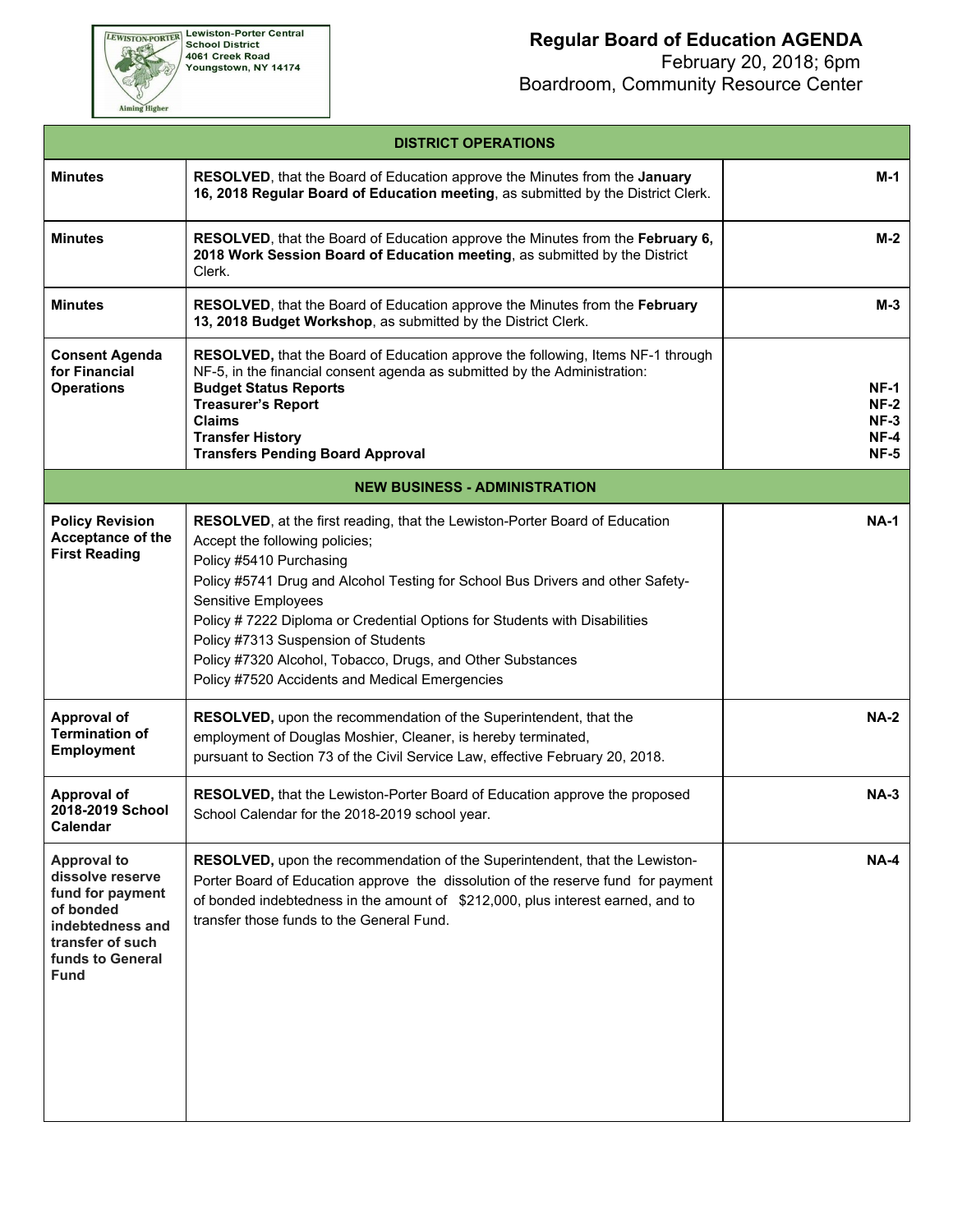

#### **Regular Board of Education AGENDA**

 February 20, 2018; 6pm Boardroom, Community Resource Center

| <b>Recommendations</b><br>for CSE Placement<br>and Amendments                   | such recommendations.                    |                 | RESOLVED, upon the recommendation of the Superintendent of Schools,<br>that the Board of Education accept the recommendations and amendments<br>of the Committee on Special Education for the November 16, December 15, 19,<br>20, 2017 and January 3, 9, 10, 11, 12, 17, 18, 19, 22, 24, 29, 30, 31, February 2, 5,<br>6, 7, 8, 9, 12 2018 for the 2017-2018 school year, and approve the authorization of<br>funds to implement the special education programs and services consistent with | $NP-1$                    |  |            |
|---------------------------------------------------------------------------------|------------------------------------------|-----------------|-----------------------------------------------------------------------------------------------------------------------------------------------------------------------------------------------------------------------------------------------------------------------------------------------------------------------------------------------------------------------------------------------------------------------------------------------------------------------------------------------|---------------------------|--|------------|
| <b>Recommendations</b><br>for CPSE<br><b>Placement and</b><br><b>Amendments</b> | consistent with such recommendations.    |                 | RESOLVED, upon the recommendation of the Superintendent of Schools,<br>that the Board of Education accept the recommendations and amendments<br>of the Committee on Preschool Special Education for the January 11, 23, 25,<br>February 6, 12, 2018 meeting for the 2017-2018 school year, and January 23, 25,<br>February 12, 2018 meeting for the 2018-2019 school year, and approve the<br>authorization of funds to implement the special education programs and services                 | <b>NP-2</b>               |  |            |
|                                                                                 |                                          |                 | <b>PERSONNEL - CONSENT AGENDA</b>                                                                                                                                                                                                                                                                                                                                                                                                                                                             |                           |  |            |
| Resignations/<br><b>Rescissions-</b>                                            | rescissions.                             |                 | RESOLVED, upon the recommendation of the Superintendent of Schools,<br>that the Board of Education accept the consent agenda for resignations/                                                                                                                                                                                                                                                                                                                                                |                           |  |            |
| Instructional                                                                   | <b>Name</b>                              | <b>Date</b>     | <b>Tenure</b>                                                                                                                                                                                                                                                                                                                                                                                                                                                                                 | Reason                    |  | <b>PRI</b> |
| <b>Non-Instructional</b>                                                        | Lynda Hogan                              | 02/09/2018      | <b>Special Education</b>                                                                                                                                                                                                                                                                                                                                                                                                                                                                      | Resignation               |  |            |
|                                                                                 | Carol<br><b>Matthews</b>                 | 01/30/2018      | Occ. Therapist                                                                                                                                                                                                                                                                                                                                                                                                                                                                                | Retirement<br>-Rescission |  |            |
|                                                                                 | Paul Frederick                           | 02/13/2018      | 2017-18 Spring<br>Sports - Tennis                                                                                                                                                                                                                                                                                                                                                                                                                                                             | <b>PRNI</b>               |  |            |
|                                                                                 | <b>Name</b>                              | <b>Date</b>     | <b>Position</b>                                                                                                                                                                                                                                                                                                                                                                                                                                                                               | Reason                    |  |            |
|                                                                                 | Lynne Costa                              | 09/13/2018      | Teacher Aide                                                                                                                                                                                                                                                                                                                                                                                                                                                                                  | Retirement                |  |            |
|                                                                                 |                                          |                 |                                                                                                                                                                                                                                                                                                                                                                                                                                                                                               |                           |  |            |
| <b>Appointments-</b><br><b>Volunteer</b>                                        | appointments.<br><b>Spring 2017-2018</b> |                 | RESOLVED, upon the recommendation of the Superintendent of Schools, that<br>the Board of Education accept the consent agenda for the following volunteer                                                                                                                                                                                                                                                                                                                                      | <b>PAV</b>                |  |            |
| Coaching                                                                        | Name                                     | <b>Sport</b>    |                                                                                                                                                                                                                                                                                                                                                                                                                                                                                               |                           |  |            |
|                                                                                 | Scott Waechter                           | Girls' Softball |                                                                                                                                                                                                                                                                                                                                                                                                                                                                                               |                           |  |            |
|                                                                                 | <b>Robert Reid</b>                       | Girls' Softball |                                                                                                                                                                                                                                                                                                                                                                                                                                                                                               |                           |  |            |
|                                                                                 | Kyle Waple                               | Boys' Baseball  |                                                                                                                                                                                                                                                                                                                                                                                                                                                                                               |                           |  |            |
|                                                                                 |                                          |                 |                                                                                                                                                                                                                                                                                                                                                                                                                                                                                               |                           |  |            |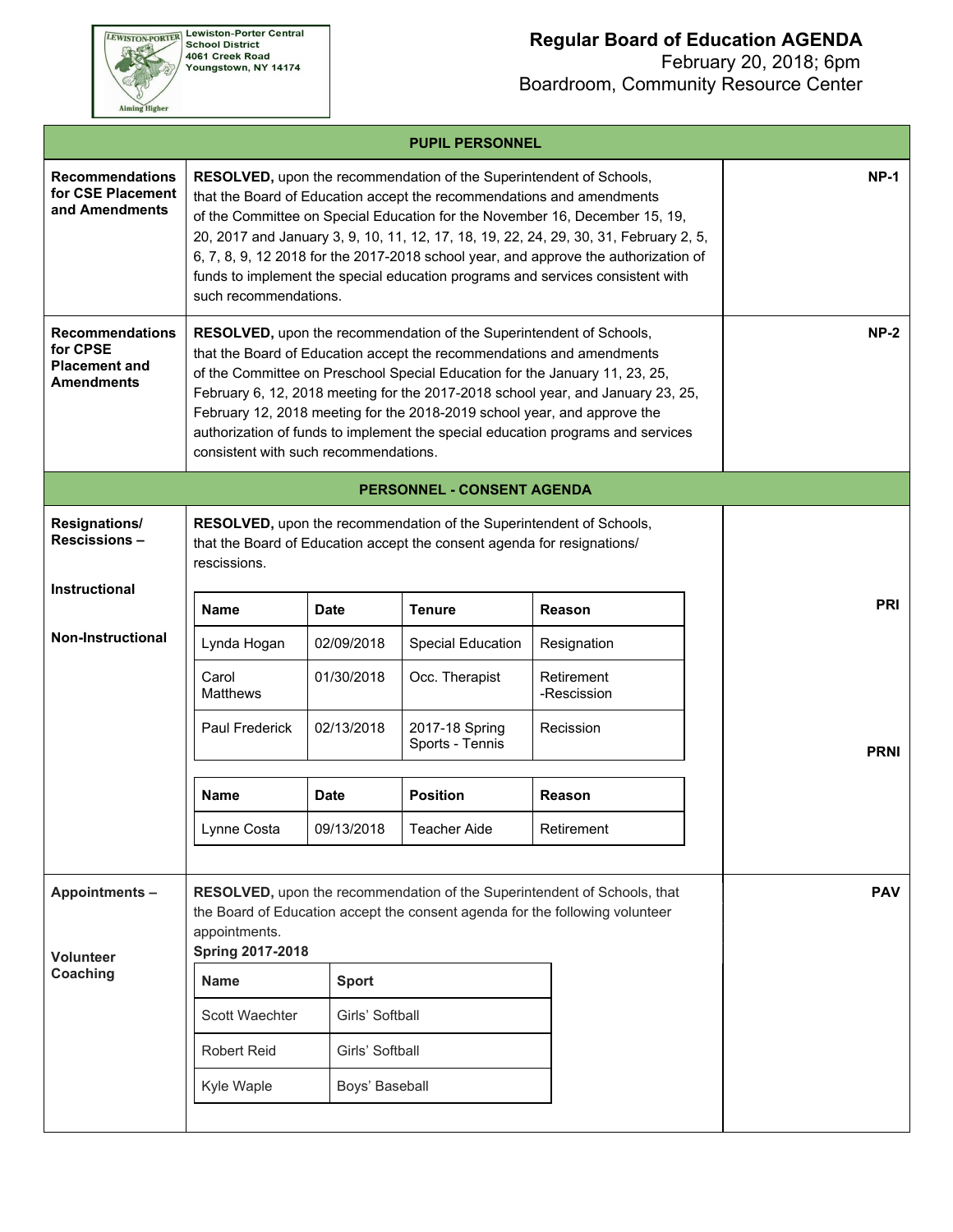### **Regular Board of Education AGENDA** February 20, 2018; 6pm Boardroom, Community Resource Center

**PAI**



**Appointments –**

**Instructional**

**Lewiston-Porter Central School District** 4061 Creek Road Youngstown, NY 14174

**RESOLVED,** upon the recommendation of the Superintendent of Schools, that the Board of Education accept the consent agenda for Instructional appointments. The probationary expiration date is tentative and conditional only (unless extended in accordance with the law). Except to the extent required by the applicable provisions of Section 3012 of the Education Law. In order to be granted tenure the principal/teacher must receive composite or overall annual professional performance review ratings pursuant to Section 3012-c and/or 3012-d of the Education Law of either effective or highly effective in at least three (3) of the four (4) preceding years, and if the principal/teacher receives an ineffective composite or overall rating in the final year of the probationary period the teacher shall not be eligible for tenure at that time.

| Name:                 | <b>Teri Fallesen</b>                                                               |
|-----------------------|------------------------------------------------------------------------------------|
| Placement:            | <b>Primary Education Center</b>                                                    |
| <b>Position:</b>      | Long-term Substitute Special Education                                             |
| <b>Effective:</b>     | Feb 12, 2018 – June 30, 2018                                                       |
| <b>Certification:</b> | <b>Students with Disabilities Gr 1-6</b>                                           |
| Degree:               | <b>Bachelors</b>                                                                   |
| Step:                 | 1                                                                                  |
| Salary:               | Daily rate of \$97.00. After 40 days \$39,442 pro-rata<br>retro to effective date. |

| Name:                 | Lisa Morgan                                                                        |
|-----------------------|------------------------------------------------------------------------------------|
| Placement:            | Intermediate Education Center                                                      |
| <b>Position:</b>      | Long-term Substitute Elementary Education                                          |
| <b>Effective:</b>     | Approx: Mar 9, 2018 (6-8 weeks)                                                    |
| <b>Certification:</b> | Pre K-6                                                                            |
| Degree:               | <b>Masters</b>                                                                     |
| Step:                 | 1                                                                                  |
| Salary:               | Daily rate of \$97.00. After 40 days \$43,750 pro-rata<br>retro to effective date. |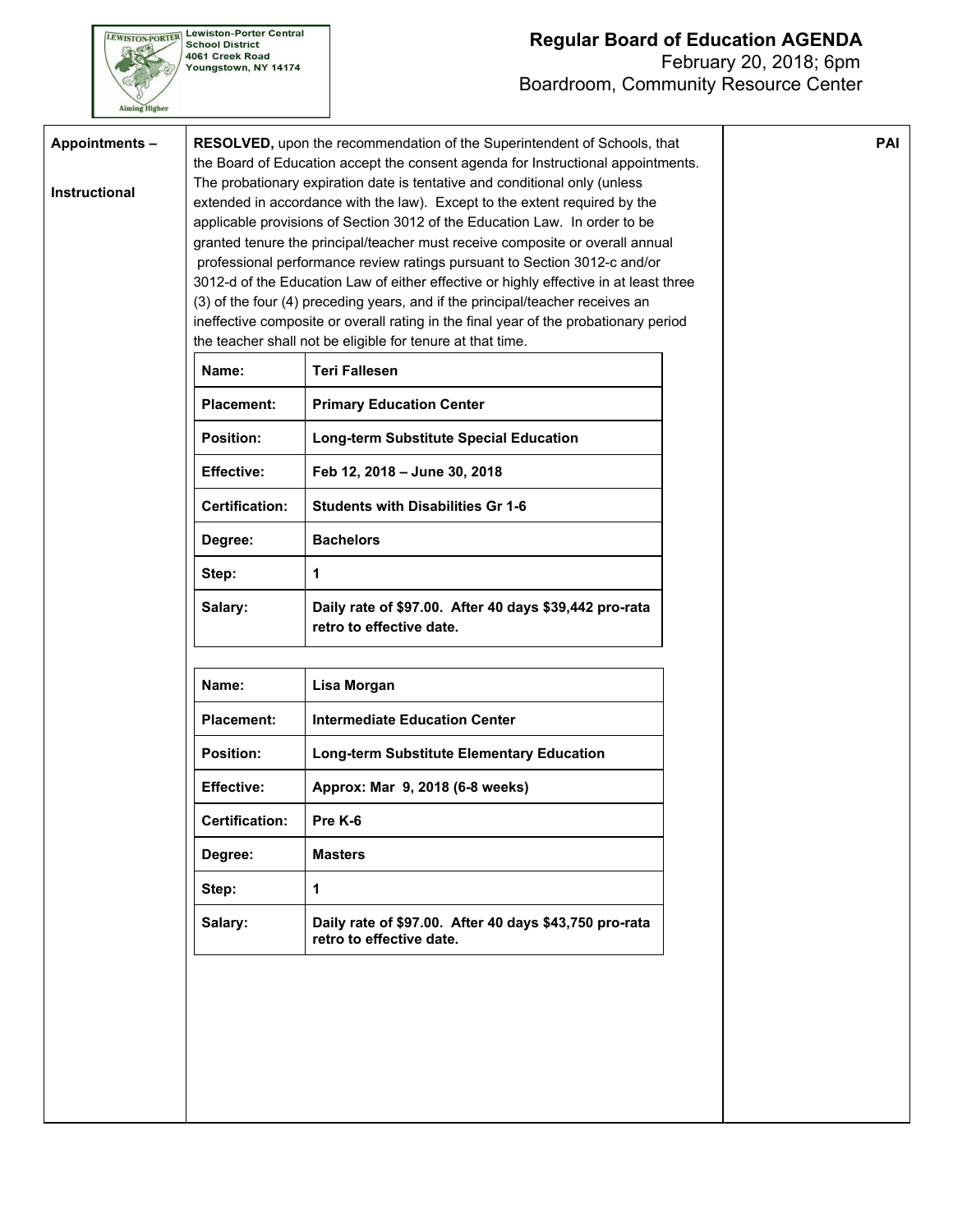# **Regular Board of Education AGENDA**

 February 20, 2018; 6pm Boardroom, Community Resource Center

| Appointments-<br><b>Instructional</b><br><b>Tenure</b> | RESOLVED, upon the recommendation of the Superintendent of Schools,<br>that the Board of Education accept the consent agenda for Tenure appointments.<br>Name:              |                    |  |                                                                                                                                  |                                 |               |               |             |
|--------------------------------------------------------|-----------------------------------------------------------------------------------------------------------------------------------------------------------------------------|--------------------|--|----------------------------------------------------------------------------------------------------------------------------------|---------------------------------|---------------|---------------|-------------|
|                                                        | <b>Tenure Area:</b>                                                                                                                                                         |                    |  | David Carter<br>Special Education                                                                                                |                                 |               |               | <b>PAT</b>  |
|                                                        |                                                                                                                                                                             |                    |  | 3/1/2018                                                                                                                         |                                 |               |               |             |
|                                                        | <b>Effective:</b>                                                                                                                                                           |                    |  |                                                                                                                                  |                                 |               |               |             |
|                                                        | <b>Probationary Period:</b>                                                                                                                                                 |                    |  | March 2, 2015 through March 1, 2018                                                                                              |                                 |               |               |             |
|                                                        | <b>Certification:</b>                                                                                                                                                       |                    |  | Students with Disabilities - SS 7-12                                                                                             |                                 |               |               |             |
| <b>Appointments-</b>                                   | Non-Instructional appointments.                                                                                                                                             |                    |  | RESOLVED, upon the recommendation of the Superintendent of Schools,<br>that the Board of Education accept the consent agenda for |                                 |               |               |             |
| <b>Non-Instructional</b>                               | <b>Name</b>                                                                                                                                                                 | Date               |  | <b>Perm./Probationary</b>                                                                                                        | <b>Position</b>                 |               | <b>Salary</b> | <b>PANI</b> |
|                                                        | Paul<br>Feathers                                                                                                                                                            | May & Jun,<br>2018 |  | One time stipend                                                                                                                 | Clerk of<br>the<br><b>Works</b> |               | \$1,500       |             |
|                                                        | Paul<br>Feathers                                                                                                                                                            | Jul & Aug,<br>2018 |  | One time stipend                                                                                                                 | Clerk of<br>the<br>Works        |               | \$1,500       |             |
| <b>Appointments-</b><br><b>Peer Coordinators</b>       | RESOLVED, upon the recommendation of the Superintendent of Schools,<br>that the Board of Education accept the consent agenda for Peer Coordinator<br>appointments.          |                    |  |                                                                                                                                  |                                 |               |               |             |
|                                                        | <b>Name</b>                                                                                                                                                                 |                    |  | <b>Peer Coordinator Position</b><br>Category/Step                                                                                |                                 | <b>Amount</b> |               | <b>PADC</b> |
|                                                        | Jennifer<br>Kensinger                                                                                                                                                       |                    |  | Substitute $-5th$ Grade                                                                                                          | $1 - 7/3$                       |               | Prorated      |             |
| <b>Appointments-</b><br>Coaching                       | RESOLVED, upon the recommendation of the Superintendent of Schools,<br>that the Board of Education accept the consent agenda for Coaching<br>appointments. Spring 2017-2018 |                    |  |                                                                                                                                  |                                 |               |               |             |
|                                                        | <b>Name</b>                                                                                                                                                                 |                    |  | <b>Coaching Position</b>                                                                                                         | Category/Step                   |               | <b>Amount</b> | <b>PAC</b>  |
|                                                        | Joseph Rizzo                                                                                                                                                                |                    |  | Assistant Baseball Coach                                                                                                         | $VIII-2$                        |               | \$2,395       |             |
|                                                        | Jonathan Hoover                                                                                                                                                             |                    |  | Modified Baseball Coach                                                                                                          | $IV-3$                          |               | \$2,344       |             |
|                                                        | Eric D'Anna                                                                                                                                                                 |                    |  | <b>Assistant Softball Coach</b>                                                                                                  | $VIII-3$                        |               | \$2,395       |             |
|                                                        | Jennifer Raby                                                                                                                                                               |                    |  | JV Girls' Track Coach                                                                                                            | $III-3$                         |               | \$3,427       |             |
|                                                        | Christopher Janese                                                                                                                                                          |                    |  | JV Boys' LaCrosse Coach                                                                                                          | $III-3$                         |               | \$3,427       |             |
|                                                        | Matthew Sledziewski                                                                                                                                                         |                    |  | V Girls' LaCrosse Coach                                                                                                          | $II-3$                          |               | \$4,362       |             |
|                                                        |                                                                                                                                                                             |                    |  |                                                                                                                                  |                                 |               |               |             |

EWISTON-PORTER Lewiston-Porter Central<br>School District<br>4061 Creek Road<br>Youngstown, NY 14174

Aiming Higher